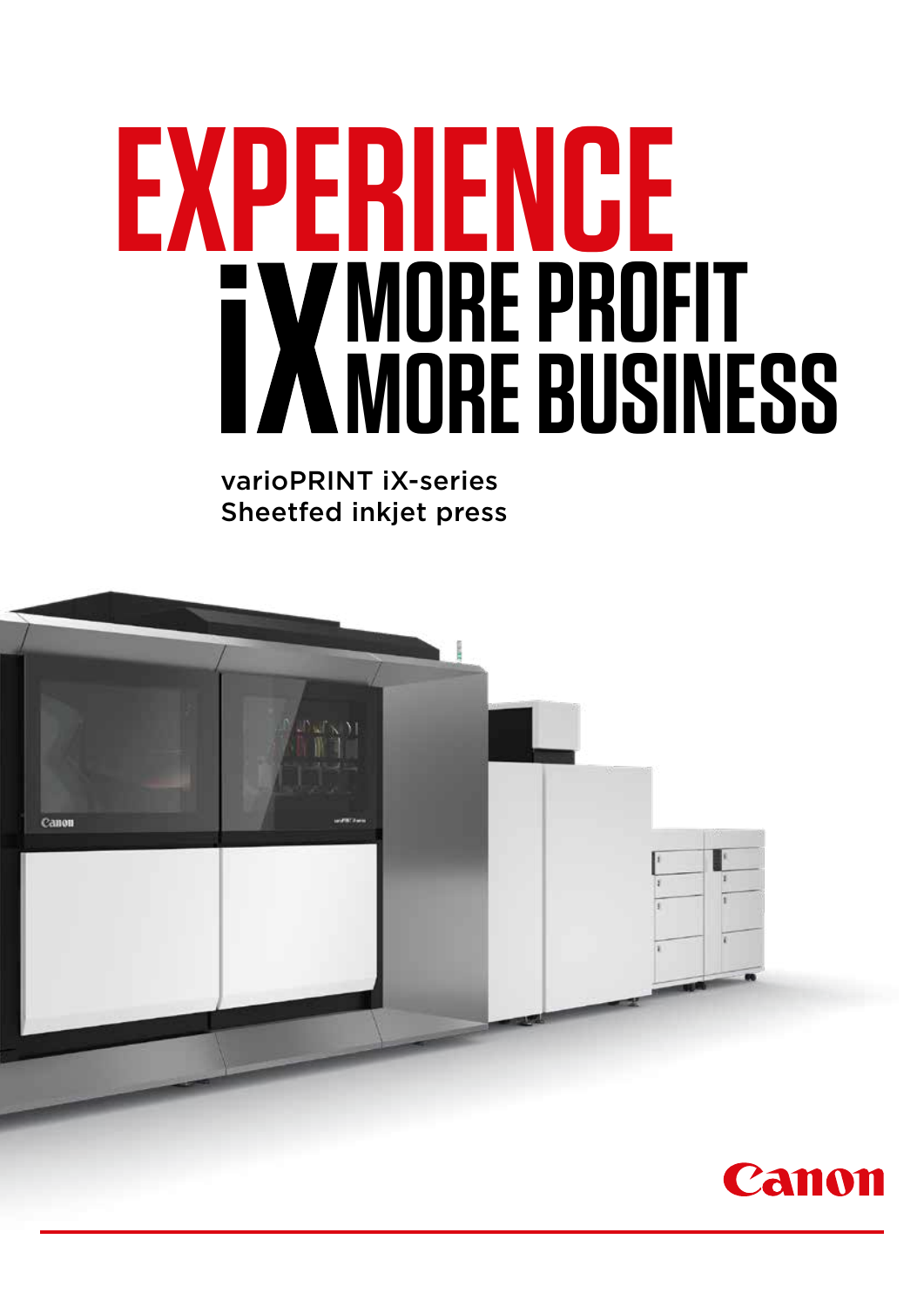# **EXPERIENCE**

The varioPRINT iX-series revolutionises the commercial printing business experience. It combines stunning image quality and a wide media range with the high productivity and attractive cost-efficiency of inkjet. So commercial printers can say "Yes" to virtually any job, based on the agreed turnaround time and price, then print it for more profit and more business.



### Proven Canon experience

As the global market leader in sheetfed inkiet. no vendor offers more experience in this segment than Canon. So commercial printers can invest with confidence to expand their profit and business! Experience iX!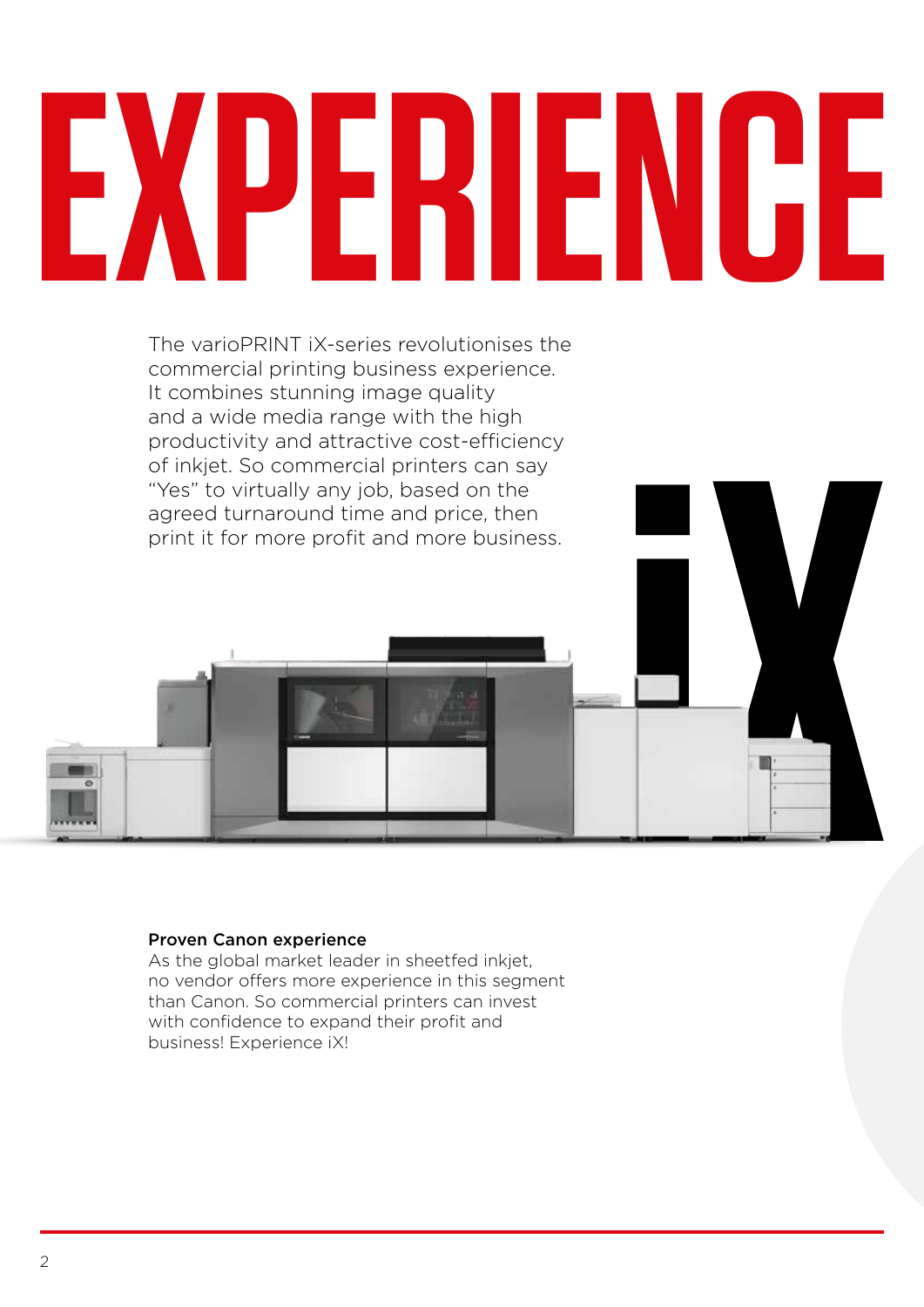### **PROFIT FROM A NEW EXPERIENCE IN SHEETFED INKJET PRINTING**

### Experience highest productivity, throughput and uptime

- More than 9000 SRA3 images per hour or 320 A4 ipm
- Over 90% average uptime

### Experience high application versatility

- Wide media range
- Up to 350 gsm on offset coated and uncoated paper

### Experience outstanding image quality and consistency

- Innovative printheads and image processing
- High-end nozzle technologies

### Experience promising cost efficiency

- Savings in labour and processing costs
- Attractive running costs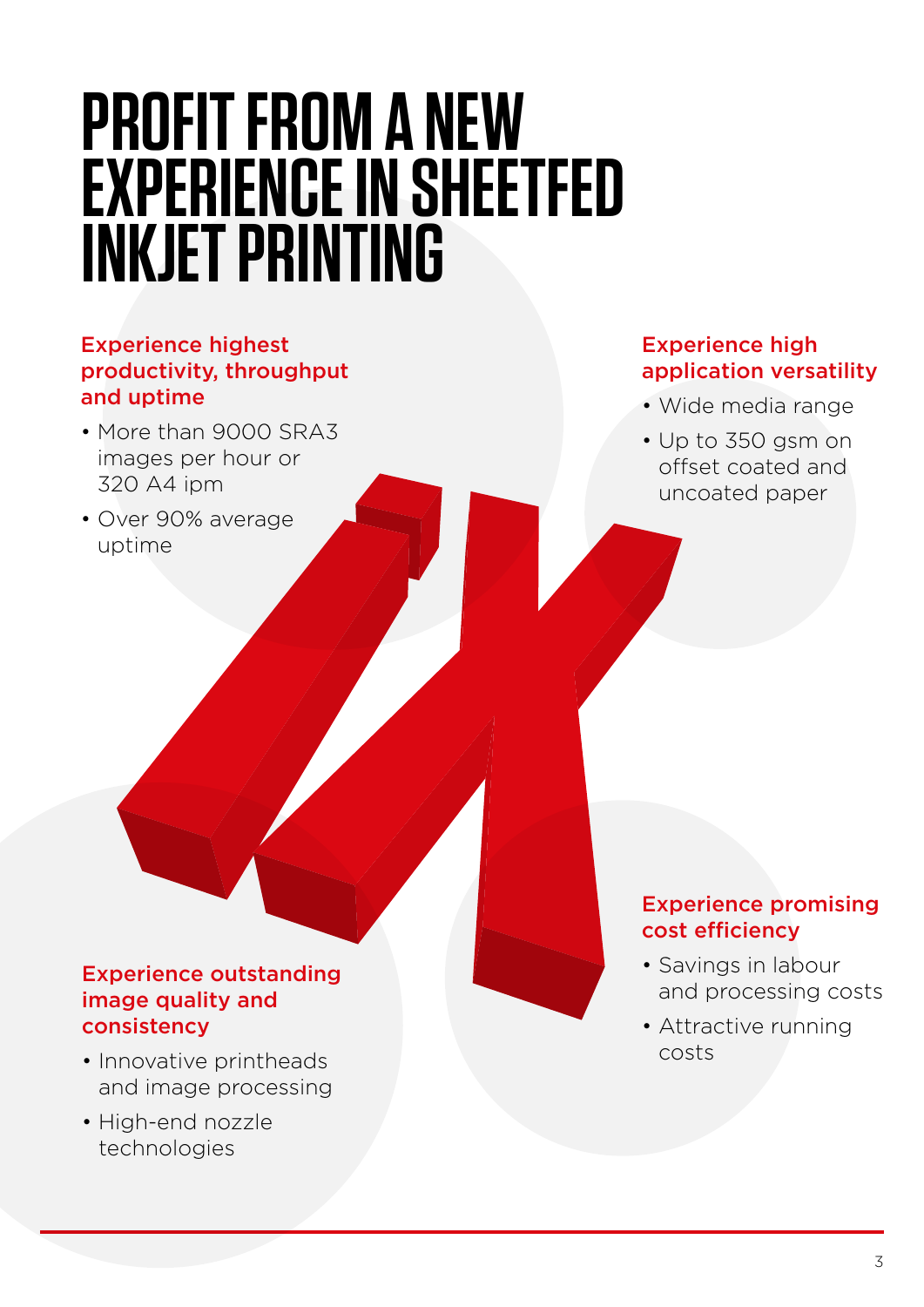## **EXPERIENCE PRODUCTIVITY**

### Do more in less time

Based on proven iQuarius<sup>ix</sup> technology, the varioPRINT iX-series offers high uptime, reliability and productivity to produce more in less time. It is ideal for general commercial printers who need predictive and fast production with minimal calibration and time-intensive set ups. It delivers maximum output and more business.

### Seamless workflow integration

Powered by the PRISMAsync controller, the varioPRINT iX-series can be seamlessly integrated into a variety of workflows – for maximum productivity.

- More than 9000 SRA3 images per hour and 320 A4 images per minute\*
- First-time-right document delivery
- High-end PRISMAsync controller with eight hours plan-ahead production
- Over 90% uptime

Canon

- All-in-one print platform with end-to-end automated workflow
- Minimum job set-up time without daily calibration
- Up to 3 hours without paper loading thanks to maximum 23,400 A4 or 13,500 sheets any format paper input capacity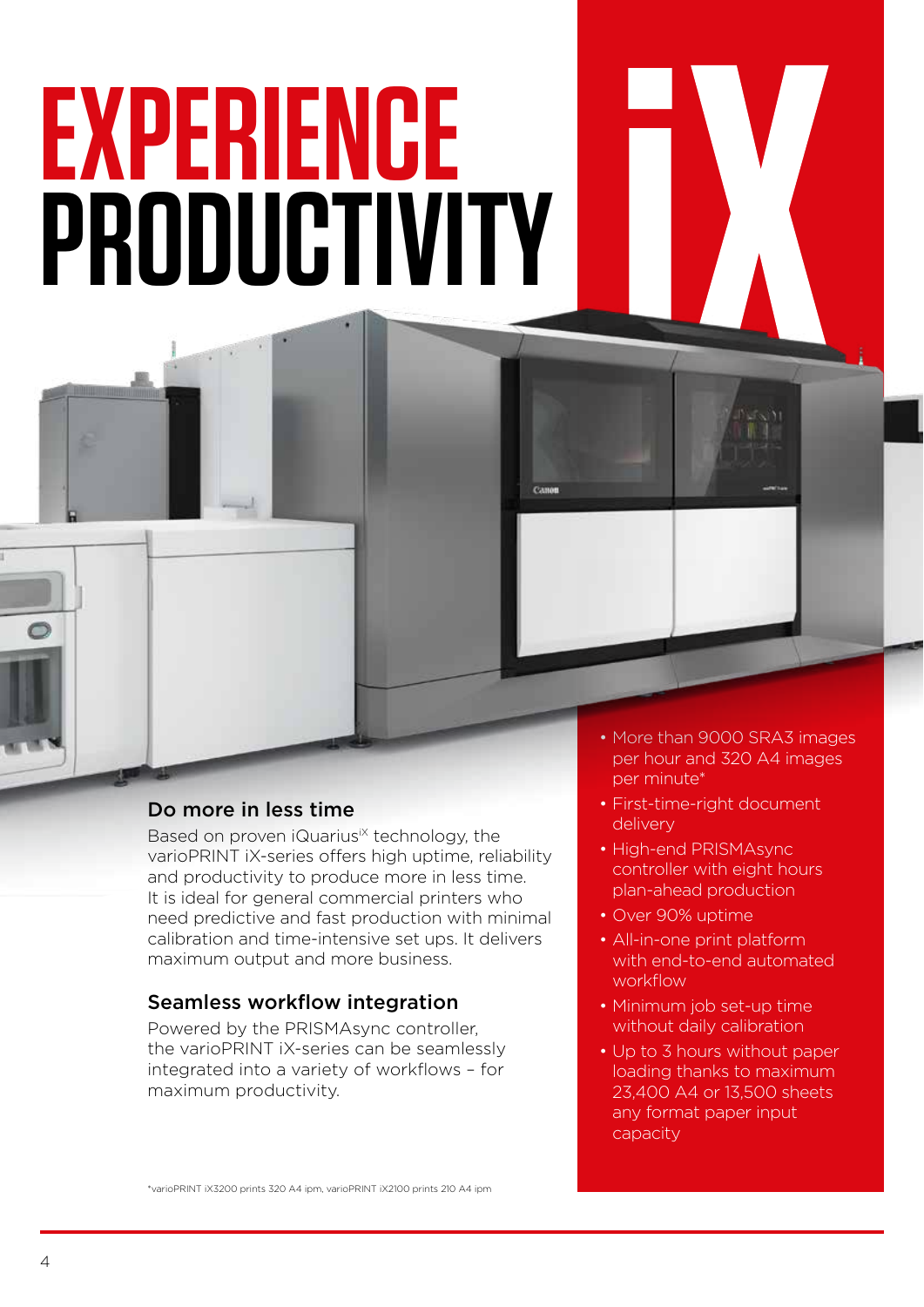### **EXPERIENCE COST EFFICIENCY**





### Get excellent return on investment

The varioPRINT iX-series excels in cost efficient operation. How do attractive running costs sound? How do savings in labour and operations sound? Experience the varioPRINT iX-series and enjoy more profit.



### Running costs

The varioPRINT iX-series was designed to keep running costs low. Its hardware has pinpoint accuracy, reducing misprints and waste. It is highly efficient in ink and power use. And it can print on commodity coated and uncoated stocks, so commercial printers can make the cost-efficient media choice.

### Labour costs

Let operators do more with a production press that needs them less. The varioPRINT iXseries is robust, reliable and highly automated, requiring no daily calibration or maintenance to keep producing tremendous numbers of prints with consistent quality.

- Attractive running costs
- More than 2x more productive than B3 toner presses
- High automation and with minimal operator intervention
- Extremely robust and reliable, with uptime exceeding 90%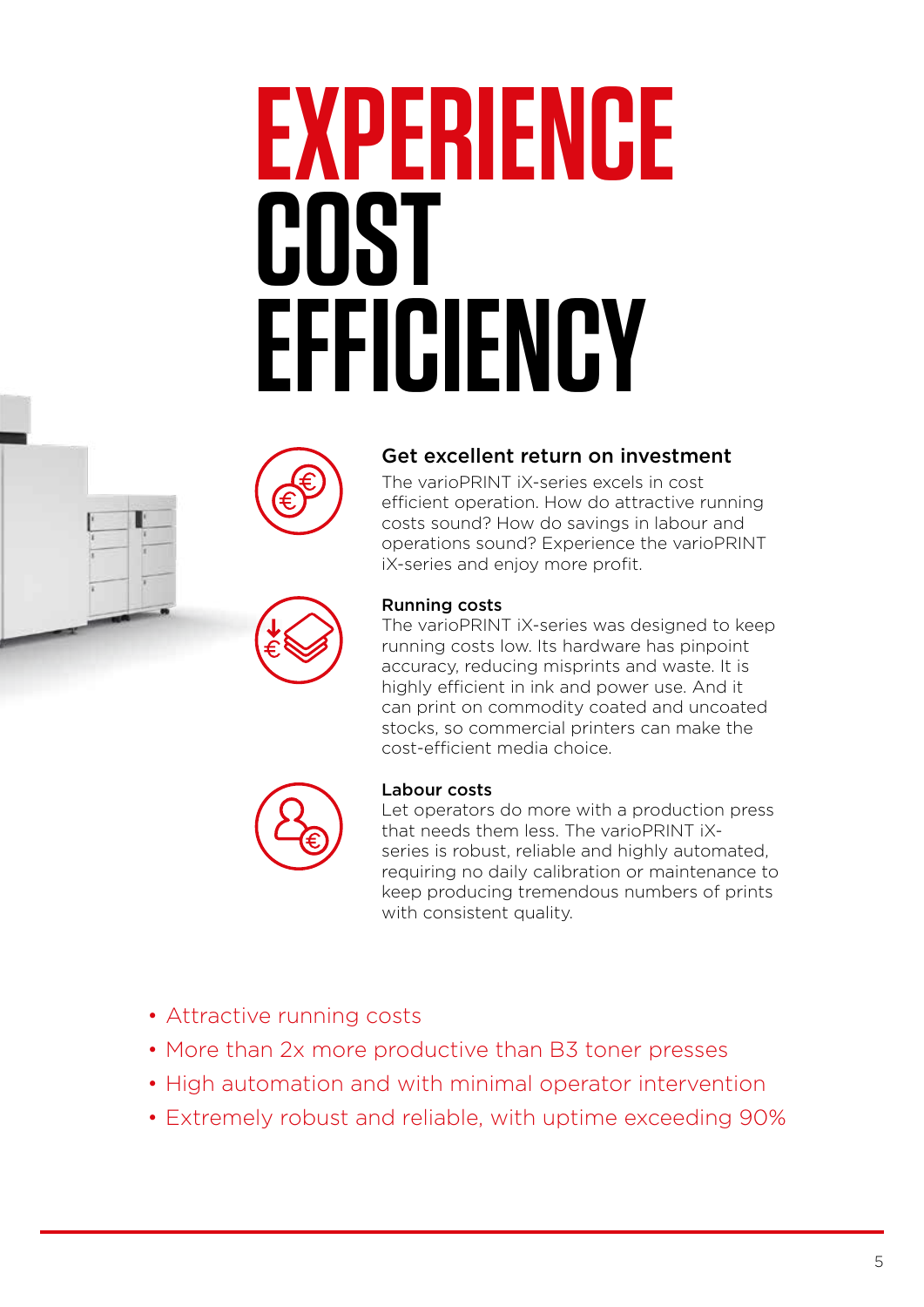## **EXPERIENCE PROVEN TECHNOLOGY**

With the varioPRINT iX-series, Canon launches iQuarius<sup>ix</sup>, the next generation of this proven technology.

iQuarius<sup>IX</sup> technology makes ink work great on paper. It makes it possible to handle a wide range of media and to print at incredibly high speeds while retaining razor-sharp details, outstanding colour and a perfectly flat finish.

### $i$ Quarius<sup>ix</sup> is based on 4 technology innovations:

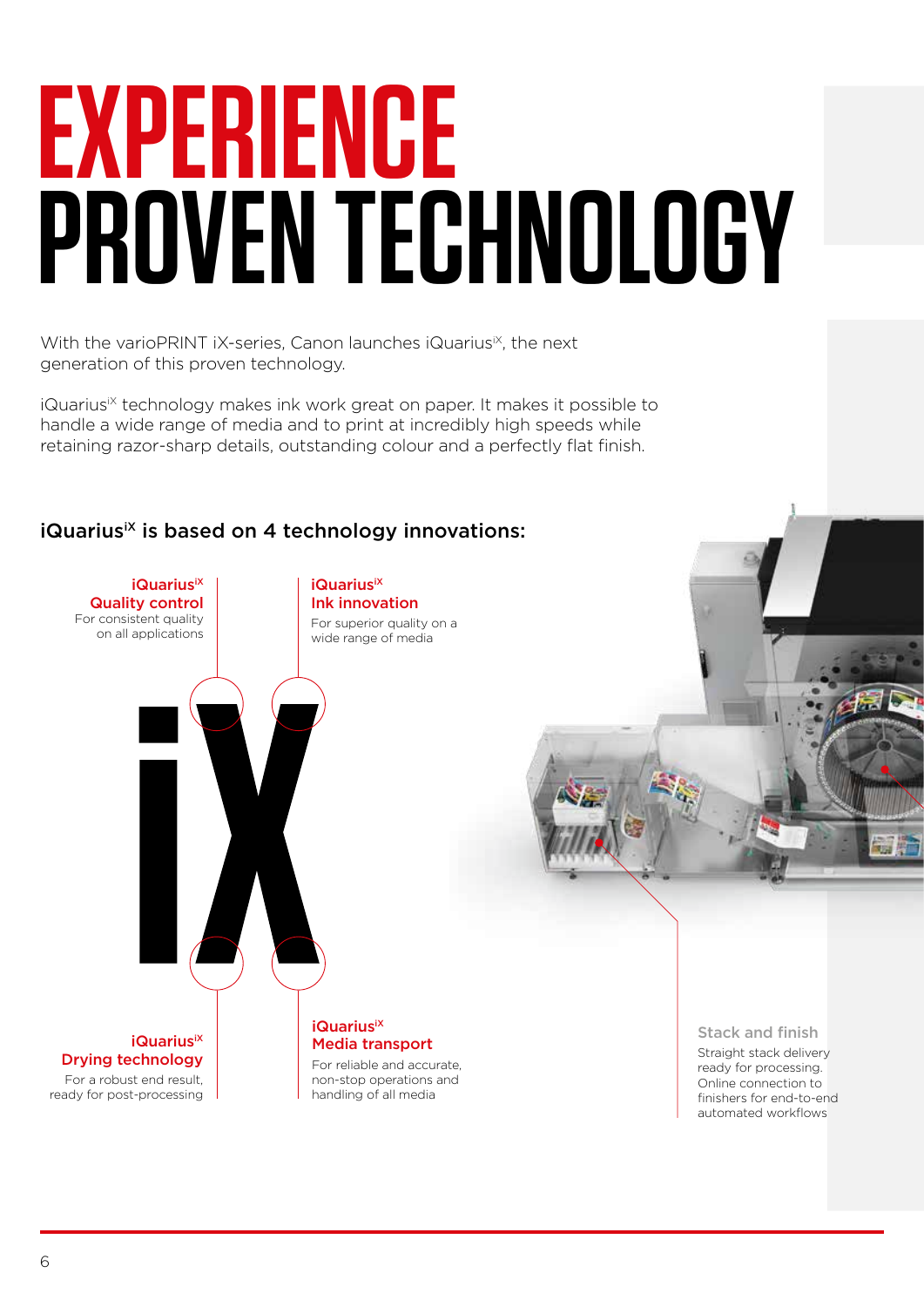### iQuarius<sup>ix</sup> Quality control Nozzle activity control

Automatically detects and corrects nozzle failure or misfiring in near real-time

### iQuarius<sup>ix</sup> Quality control Nozzle uniformity control

Controls individual nozzles to ensure consistently high, smooth print quality

### iQuarius<sup>ix</sup> Quality control

### True 1200 dpi print process

Co-developed 1200 dpi printheads optimised for use in iX-series and true 1200 dpi image processing

### iQuarius<sup>ix</sup> Ink innovation iX performance ink

Water-based inks with a proprietary formulation for excellent image quality and robustness on many different media types

### iQuarius<sup>ix</sup> Ink innovation Next generation ColorGrip

Special formulation for great adhesion and performance of the waterbased iX inks on a wide media range

Paper input modules Climate-controlled and vacuum-fed paper input modules supporting all media from all trays

### iQuarius<sup>ix</sup> Drying technology Drying system drum

First drying step. Hot air impingement evaporates water from the ink on the print

### iQuarius<sup>ix</sup> Drving technology Post-fixation unit with InkFusion technology

Second drying step. Heat with humidification for robust ink layer so prints can be cut, stitched, perforated and folded without issue

### iQuariusiX Media transport Precision sheet control

Seamless stainless steel belt with small perforated holes and air suction accurately positions and transports sheets at high speed. Enables combination of papers and outstanding registration

### iQuarius<sup>ix</sup> Media transport Sheet entry control

Sheets with deformations automatically detected and discarded before entering the print process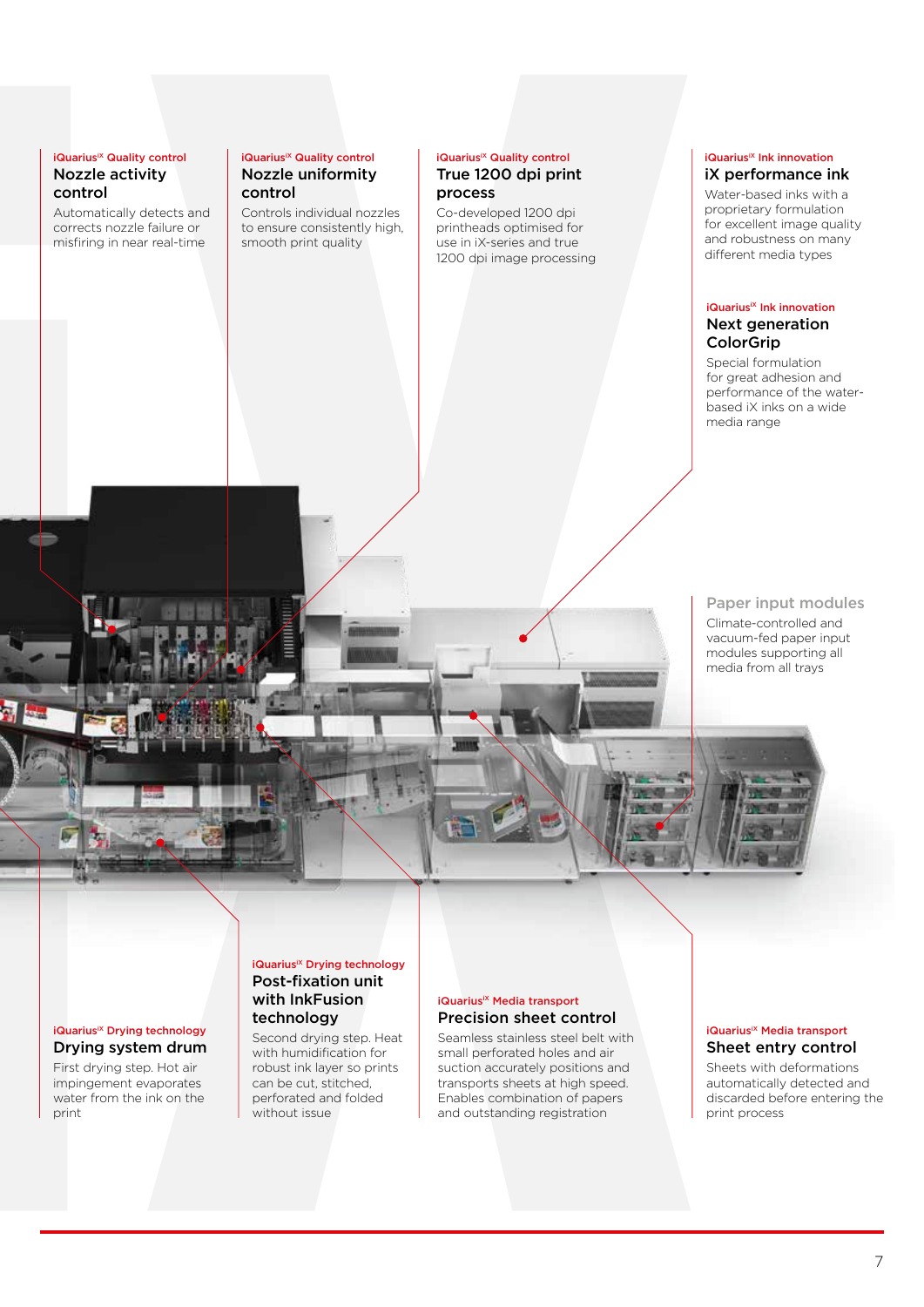### **EXPERIENCE QUALITY EXCELLENC**

### Make stunning applications

Thanks to many iQuarius<sup> $i<sup>x</sup>$  innovations, the</sup> varioPRINT iX-series print quality rivals any other established print technology. It prints coated and uncoated media up to 350 gsm, with consistently high quality. With the varioPRINT iX-series, you experience:

- Vibrant colours
- Superb skin tones
- Razor-sharp fine text and line detail
- Smooth gradients

### Quality across runs, machines and time

- Innovative printheads and image processing technology
- Intelligent nozzle activity and uniformity control
- Print environment optimisation and ink conditioning for optimal printing performance
- Proprietary polymer pigment water-based performance iX ink and ColorGrip
- High registration accuracy
- Advanced colour management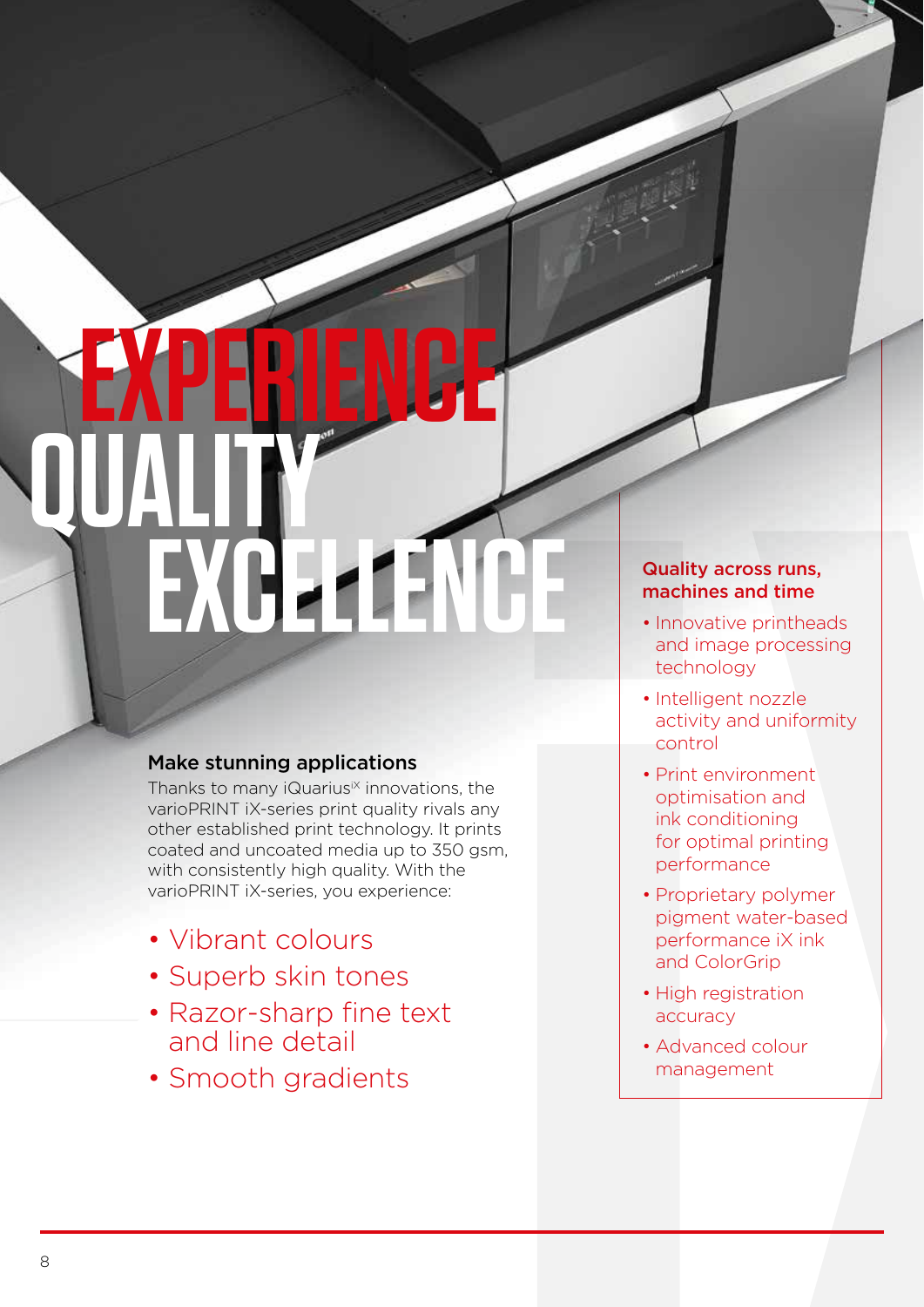### **APPLICATIO VERSATILITY EXPERIENCE**

### A wide range of media

In commercial printing, it's all about delivering the right application in the right quality. That demands a wide range of media supported by the right finishing. That's what you get with the varioPRINT iX-series, for a mix of printing stock of various weight and colour all in one run.

Thanks to the innovative iQuarius<sup>ix</sup> media transport and drying system with InkFusion technology, prints are delivered ready for your inline finishing for the ready-to-go application of your choice.

- Offset coated media from 90 to 350 gsm
- Uncoated media from 60 to 350 gsm
- Variety of media with matte, silk and gloss surfaces
- Consolidated mono and colour printing
- Mixed media during a run
- Wide choice of online connected finishing with open DFD interface

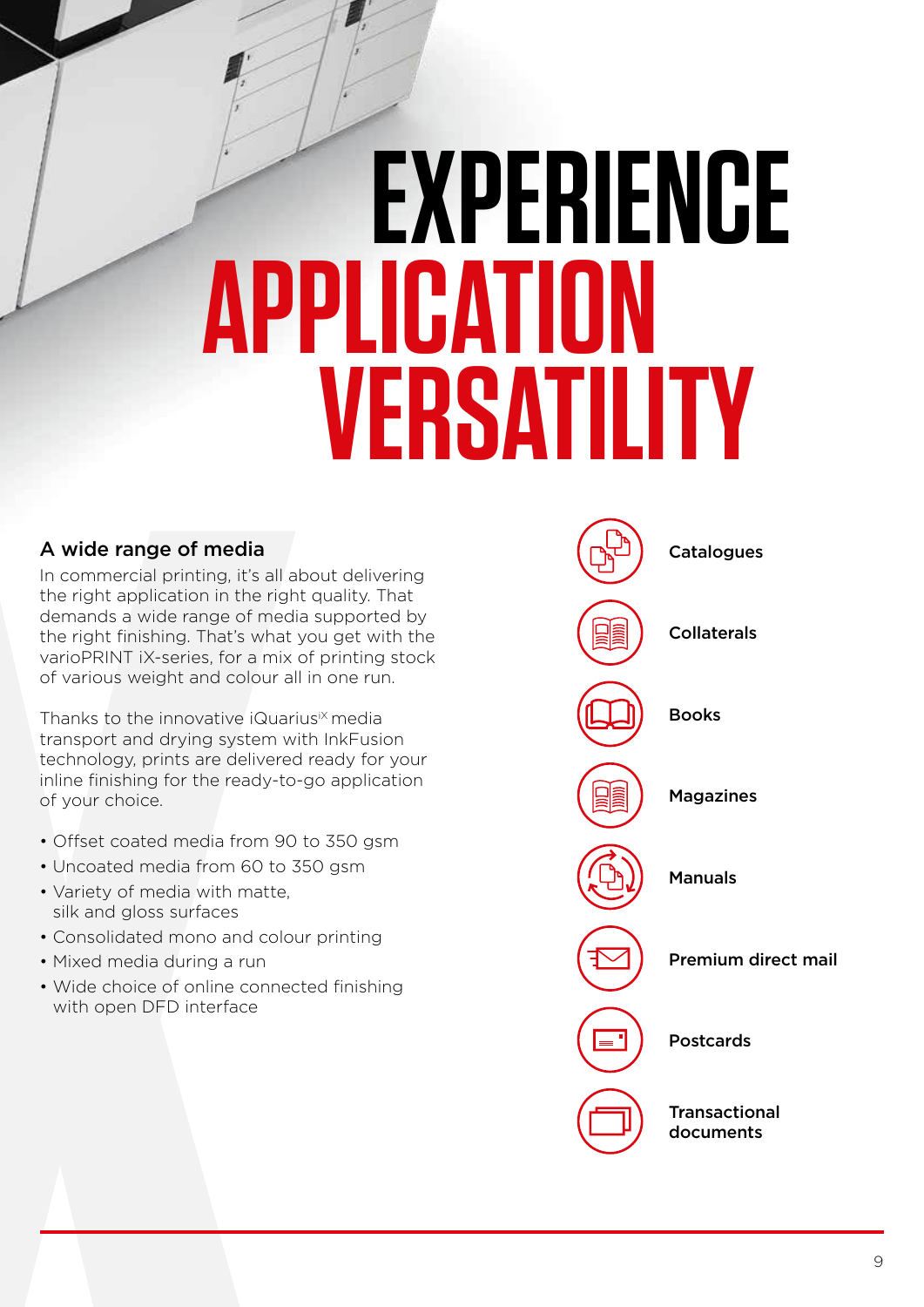## **EXPERIENCE SERVICE INNOVATION**

### For the highest uptime and machine availability

Proactive service of the varioPRINT iXseries is a data-driven service concept, using sophisticated data analysis to increase the uptime of each press. It significantly reduces service visits and allows proactively scheduled visits at the most convenient time.

### Usage and condition based maintenance

The printer indicates how many prints have been made since the last service moment and data analysis algorithms detect whether one of the device's subsystems are showing signs of wear. So Canon Service can schedule the next appointment at the most convenient time for the user.

### Better corrective maintenance

If a part should ever break, Remote Diagnostic Systems increase the efficiency of service visits. The machine data help Canon technicians prepare before they visit, so they have all the right parts and cleaning agents at hand.

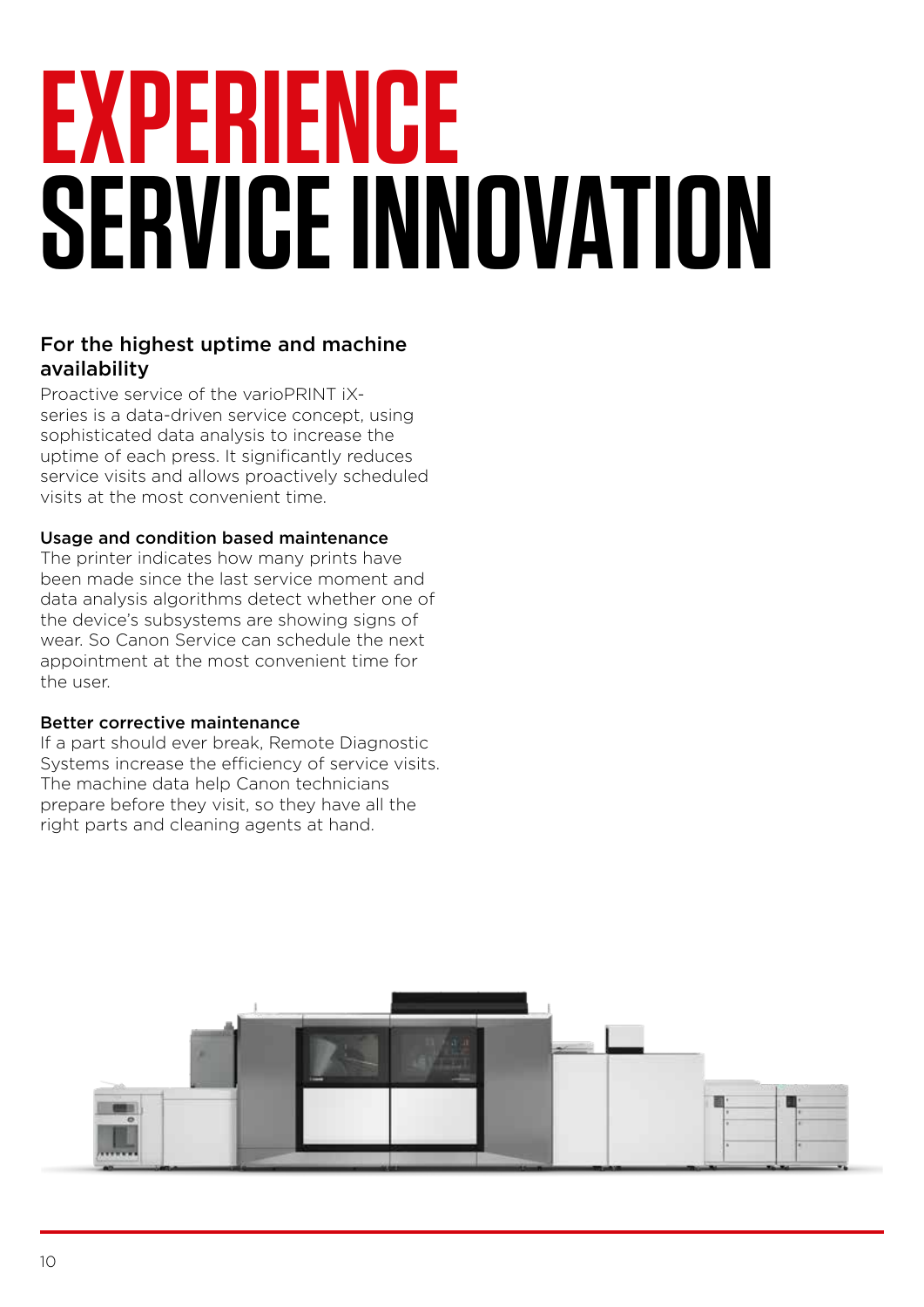### **EXPERIENCE SUSTAINABILITY**

### Care for our planet

From hardware to inks to media, the varioPRINT iX-series is developed with the environment and the future in mind.

### Environmentally friendly inks

No warning labels will be found on our ink bottles. The water-based iX inks deliver odourless prints and no hazardous disposables for minimal environmental impact – indoors and outdoors.

### Paper recycling

Because the water-based iX inks have an excellent de-inkability score, the varioPRINT iX-series printer contributes to better paper recycling.

### Reduced inventory

With on-demand printing of books, personalised letters, postcards, leaflets and other collateral, waste through obsolescence is eliminated.

### No ozone emissions

With its sheetfed inkjet technology, the varioPRINT iX-series does not emit ozone, no matter how many millions of prints roll out the machine.